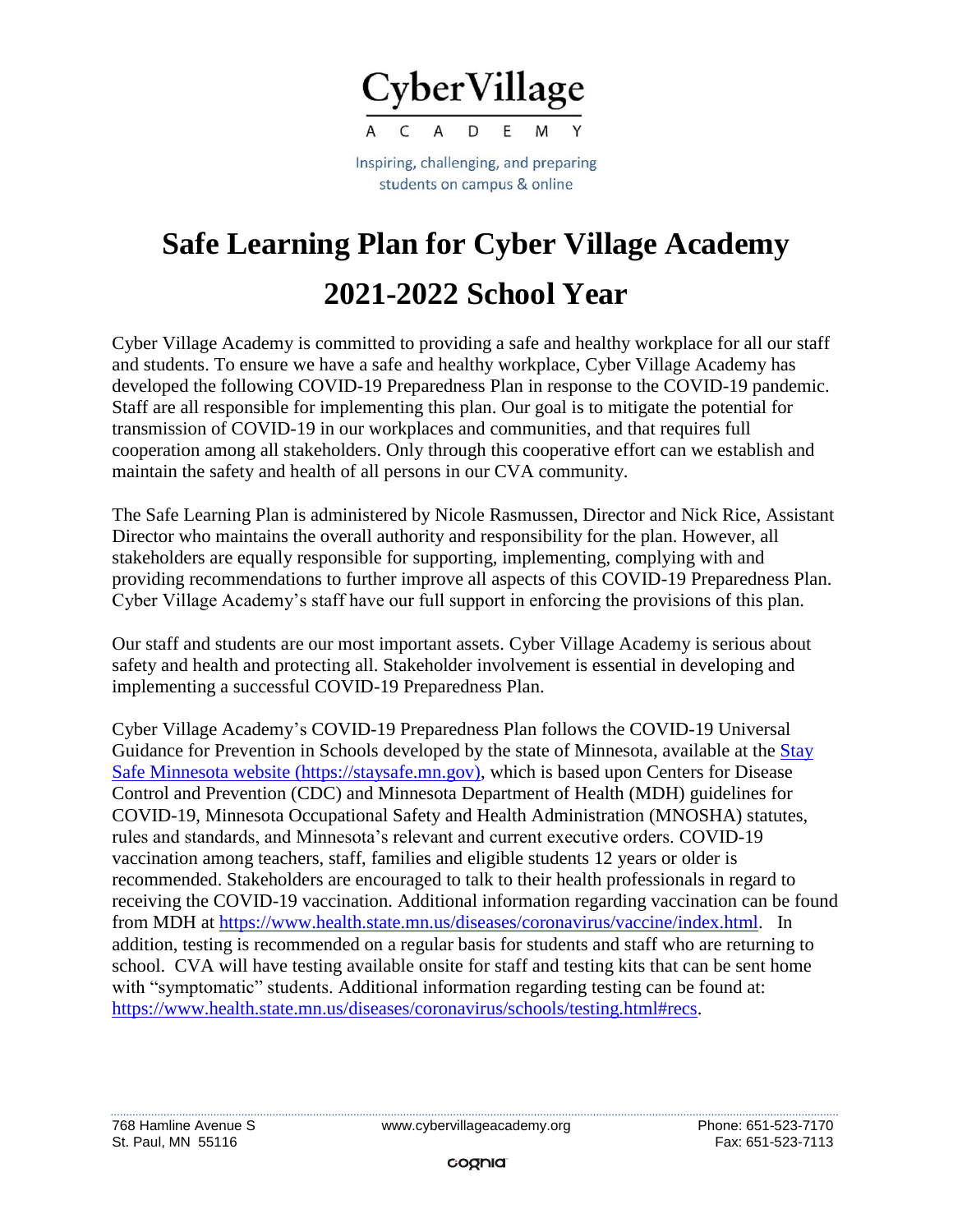

The following requirements will be addressed by Cyber Village Academy and CVA will consider additional recommendations and adopt additional requirements that appropriately address COVID-19 mitigation strategies CVA deems necessary.

- **Health screening, isolation, and quarantine**
- **Hand hygiene practices and respiratory etiquette**
- **Cleaning and disinfecting**
- **Face coverings**
- **Visitors**
- **Ventilation (Air Quality)**

# **Health screening, isolation, and quarantine**

Students, families and staff have been informed of and encouraged to self-monitor for signs and symptoms of COVID-19. The following policies and procedures are being implemented to assess staff, student and other visitor health status prior to entering the building and for students and staff to report when they are sick or experiencing symptoms. Cyber Village Academy has also developed a plan to advise staff, students and other visitors to leave the facility if their responses to health screening indicate they have tested positive for COVID-19, are experiencing [influenza](https://www.cdc.gov/flu/symptoms/flu-vs-covid19.htm) or [COVID-19](https://www.cdc.gov/flu/symptoms/flu-vs-covid19.htm) symptoms, or have been identified as a close contact.

Cyber Village Academy will follow specific guidance as provided by CDC and MDH.

Guidance for COVID-19 Prevention in K-12 Schools: Staying Home When Sick and Getting Tested [\(www.cdc.gov/coronavirus/2019-ncov/community/schools-childcare/k-12](http://www.cdc.gov/coronavirus/2019-ncov/community/schools-childcare/k-12-guidance.html#staying-home) [guidance.html#staying-home\)](http://www.cdc.gov/coronavirus/2019-ncov/community/schools-childcare/k-12-guidance.html#staying-home)

Nicole Rasmussen, Director and Nick Rice, Assistant Director will work with staff and families and follow the guidance provided by CDC and MDH to help ensure that all staff and students quarantine or isolate as required by guidance.

Cyber Village Academy has also implemented a policy consistent with CDC and MDH guidance for identifying and communicating with staff and students who may have been exposed to a person with COVID-19 at their workplace and requiring them to quarantine for the required amount of time. CVA will follow the Decision Tree for People in Schools, Youth and Child Care Programs [\(www.health.state.mn.us/diseases/coronavirus/schools/exguide.pdf\)](http://www.health.state.mn.us/diseases/coronavirus/schools/exguide.pdf)

Communication will be direct with any individual/parent/guardian who may be identified by the Decision Tree as a close contact. CDC and MDH guidelines will be followed for return to the building or programming. Quarantines for close contacts will consider a number of variables and a quarantine may be required up to 14 days.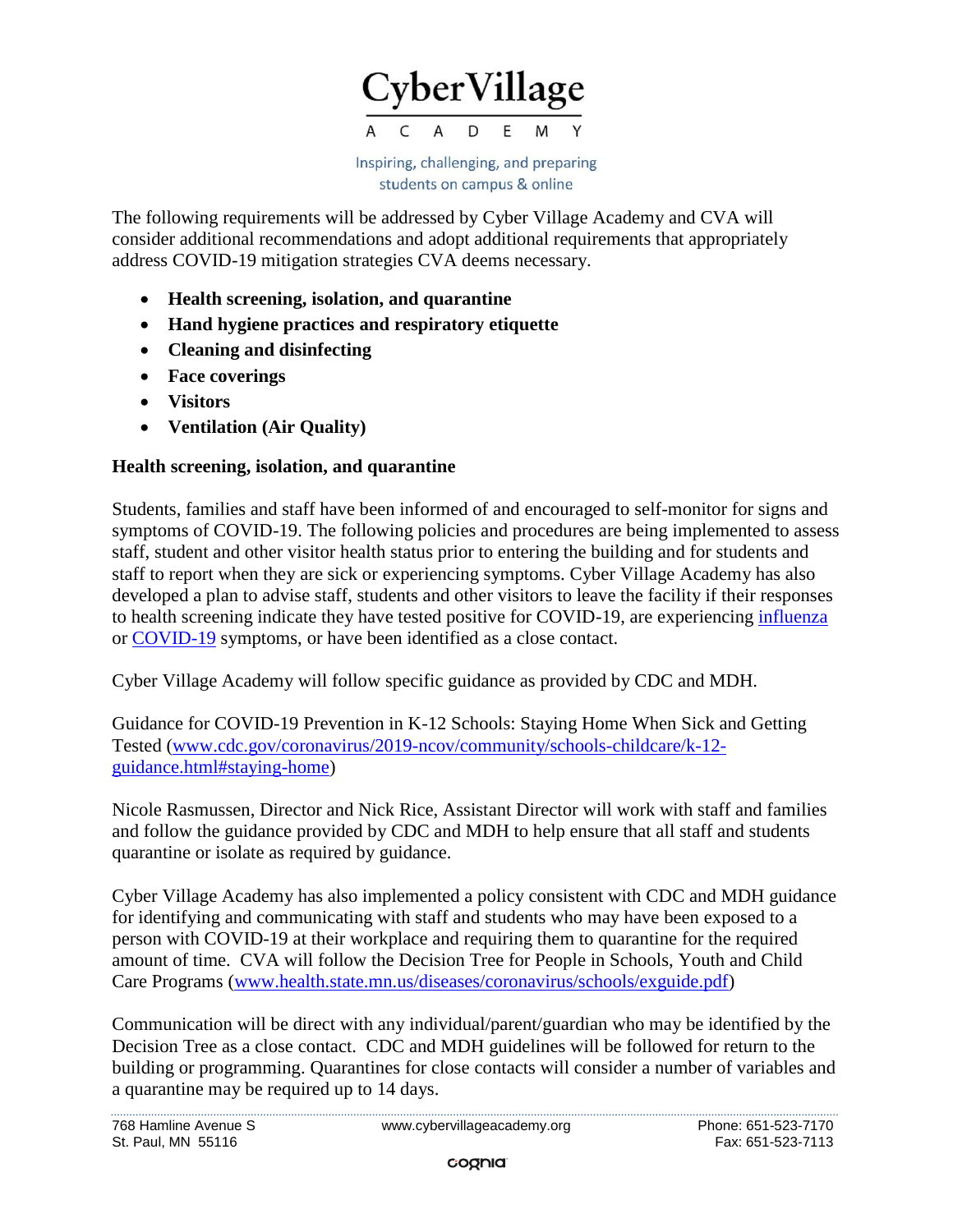

# **Hand Hygiene Practices:**

Cyber Village Academy has implemented a policy to provide instruction, signage, facilities, and supplies to encourage regular handwashing and sanitizing. This policy is consistent with [MDH:](http://www.health.state.mn.us/people/handhygiene/index.html)  [Hand Hygiene \(www.health.state.mn.us/people/handhygiene/index.html\).](http://www.health.state.mn.us/people/handhygiene/index.html)

Hand Washing: Sinks are available in most classrooms, in addition bathroom breaks will be scheduled and part of a regular routine to maintain on-going hand sanitation. Signs are hung throughout the building reminding of proper handwashing, along with verbal reminders for students to wash hands throughout the day.

Hand Sanitizing Stations are throughout the building: Verbal reminders for when we leave and enter spaces will be given with adults modeling behavior that is expected.

Lunch time: before and after sanitizing practices are put into place with verbal reminders

Sanitizing is expected for all community members who enter the building throughout the day.

Additional Resources:

- Guidance for COVID-19 Prevention in K-12 Schools: Handwashing and Respiratory Etiquette [www.cdc.gov/coronavirus/2019-ncov/community/schools-childcare/k-12](http://www.cdc.gov/coronavirus/2019-ncov/community/schools-childcare/k-12-guidance.html#handwashing) [guidance.html#handwashing](http://www.cdc.gov/coronavirus/2019-ncov/community/schools-childcare/k-12-guidance.html#handwashing)
- Hand Hygiene [www.health.state.mn.us/people/handhygiene/index.html](http://www.health.state.mn.us/people/handhygiene/index.html)

## **Cleaning and Disinfecting:**

Cyber Village Academy has implemented a regular schedule and checklist for cleaning and disinfecting commonly touched surfaces (workstations, keyboards, telephones, handrails, doorknobs, etc.), shared items, shared equipment, and high traffic areas. Cyber Village Academy will continue to perform other routine environmental cleaning according to established schedules and procedures. Appropriate and effective cleaning and disinfecting supplies have been purchased and are available for use in accordance with product labels, safety data sheets and manufacturer specifications, and are being used with required personal protective equipment for the product. This policy is consistent with CDC: Cleaning Your Facility [\(www.cdc.gov/coronavirus/2019-ncov/community/disinfectingbuilding-facility.html\)](file://///dc/aback/Nicole%20Rasmussen/2021-2022%20School%20Year/www.cdc.gov/coronavirus/2019-ncov/community/disinfectingbuilding-facility.html) and the U.S. Environmental Protection Agency's (EPA) List N for products that meet EPA's criteria for use against SARS-CoV-2. See EPA's List N: Disinfectants for Use Against SARS-CoV-2 [\(www.epa.gov/pesticide-registration/list-n-disinfectants-coronavirus-covid-19\)](file://///dc/aback/Nicole%20Rasmussen/2021-2022%20School%20Year/www.epa.gov/pesticide-registration/list-n-disinfectants-coronavirus-covid-19).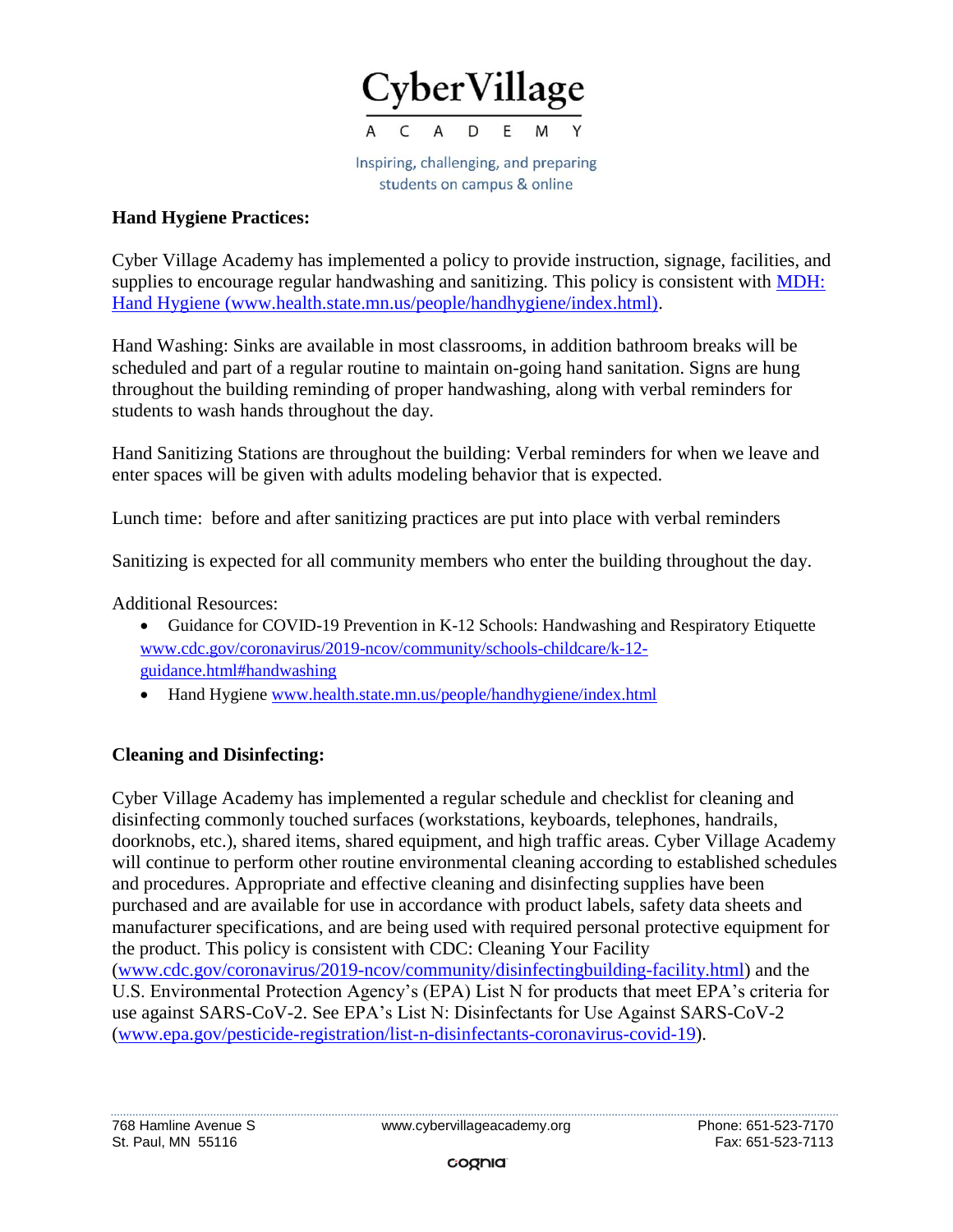

CVA will follow the following guidelines for cleaning spaces throughout the building. A professional cleaner will be used throughout the building on a regular basis, cleaning classrooms, bathrooms, hallways and other high traffic areas. In addition to regular cleaning, staff and students will be doing regular cleaning of high touch surfaces throughout the day. Desks, door knobs, etc. will be cleaned. When students enter and exit the space they will be reminded to wipe down their area to assist in maintaining a clean and safe environment. Staff will clean and sanitize the area and items that are used throughout the day at the end of the day. There will be spaces for items that need to be sanitized located in classrooms that will be sanitized before they are used again.

#### **UPDATE 2/4/2022 – Cleaning Protocols**

The CDC has modified (reduced) their recommendations for Cleaning Procedures in Schools. CVA is adopting these new cleaning protocols.

**Classroom Cleaning Requirement:** Clean the common surfaces in your teaching space once in the morning before students arrive using the staff spray bottle. If you would like to spray desks more than this, during lunch may be the next best time.

**Lunchroom Cleaning:** Continue to use Adult Spray Bottles on tables before lunch. Do not need to clean the benches anymore. Continue to use Student Spray Bottle between lunches, asking the students to help wipe off tables.

**Other Routine Cleaning of High Touch Surfaces:** Will take place in the evening with the janitorial crew.

Here is the CDC Guidance Documentation: <https://www.health.state.mn.us/diseases/coronavirus/schools/schoolrecs.pdf>

#### **Face Coverings:**

Face coverings are required in the building. Regardless of vaccination status, face coverings will be required. Medical and religious exemptions will be considered on a case by case basis. For exemption, community member must submit the following document for review [\(Medical/Religious Exemption Form\)](file://///dc/aback/Nicole%20Rasmussen/2021-2022%20School%20Year/Medical%20&%20Religious%20Exemption%20form.pdf). In the event that a community member is exempt from a face covering, they will be required to wear a face shield as an alternative measure of protection.

Additional Guidance: Consistent and correct mask use: CDC: Guidance for COVID-19 Prevention in K-12 Schools: Consistent and Correct Mask Use

768 Hamline Avenue S [www.cybervillageacademy.org](http://www.cybervillageacademy.org/) Phone: 651-523-7170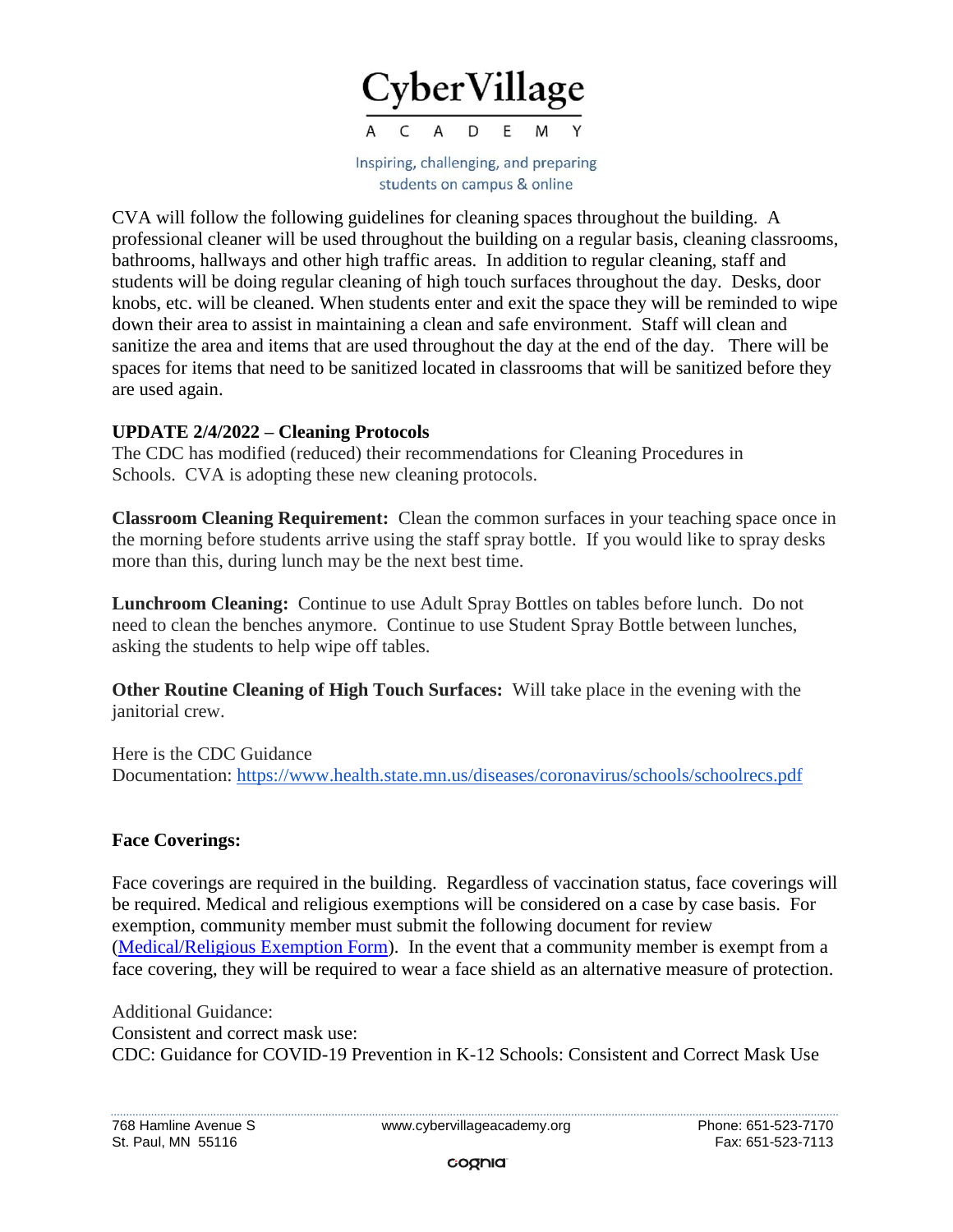

[www.cdc.gov/coronavirus/2019-ncov/community/schools-childcare/k-12-guidance.html#mask](http://www.cdc.gov/coronavirus/2019-ncov/community/schools-childcare/k-12-guidance.html#mask-use)[use](http://www.cdc.gov/coronavirus/2019-ncov/community/schools-childcare/k-12-guidance.html#mask-use)

Universal indoor masking is recommended for all people in the school setting (ages 2 years and older), including teachers, staff, students, and visitors to schools, regardless of vaccination status. In general, people do not need to wear masks when outdoors. However, particularly in areas of substantial to high transmission, CDC recommends that people aged 2 years and older who are not fully vaccinated wear a mask in crowded outdoor settings or during activities that involve sustained close contact with other people who are not fully vaccinated.

# **Physical Distancing and cohorts:**

Physical distancing will be maintained whenever possible in the building. Staff and students will work to maintain 3-6 feet of physical distancing throughout the day whenever possible.

Staff and students may alter their activities and movement in the building to maintain 3 feet of physical distancing between students and 6 feet between students and staff. No one will be excluded from in-person learning to maintain a minimum distance requirement. Staff will assist students in finding alternate activities or spaces to participate in a least restrictive environment.

Cohorts will be maintained when it does not interfere with the ability for students to receive a high-quality educational experience. Cohorts will be done in an equitable way, ensuring that it does not perpetuate academic, racial or other tracking, as described in the [U.S. Department of](https://www.ed.gov/news/press-releases/us-department-education-covid-19-handbook-volume-1-strategies-safely-reopening-elementary-and-secondary-schools)  [Education COVID-19 Handbook, Volume 1.](https://www.ed.gov/news/press-releases/us-department-education-covid-19-handbook-volume-1-strategies-safely-reopening-elementary-and-secondary-schools)

Additional Resources: CDC: Guidance for COVID-19 Prevention in K-12 Schools: Physical Distancing [https://www.cdc.gov/coronavirus/2019-ncov/community/schools-childcare/k-12](https://www.cdc.gov/coronavirus/2019-ncov/community/schools-childcare/k-12-guidance.html#physical-distancing) [guidance.html#physical-distancing](https://www.cdc.gov/coronavirus/2019-ncov/community/schools-childcare/k-12-guidance.html#physical-distancing)

## **Visitors:**

CVA will not be monitoring all visitors. Nonessential visitors will be limited. CVA will continue to monitor information from CDC and MDH and review rules for all visitors and family engagement activities.

School visitors or Non-CVA students who are interested in enrolling at Cyber Village and would like to either visit within the classroom for a day or half-day, must present their vaccination card showing full vaccination with both doses (single dose for Johnson & Johnson) being administered more than 14 days before the visit date, or present the results of a negative COVID-19 test administered less than 72 hours before the visit date.